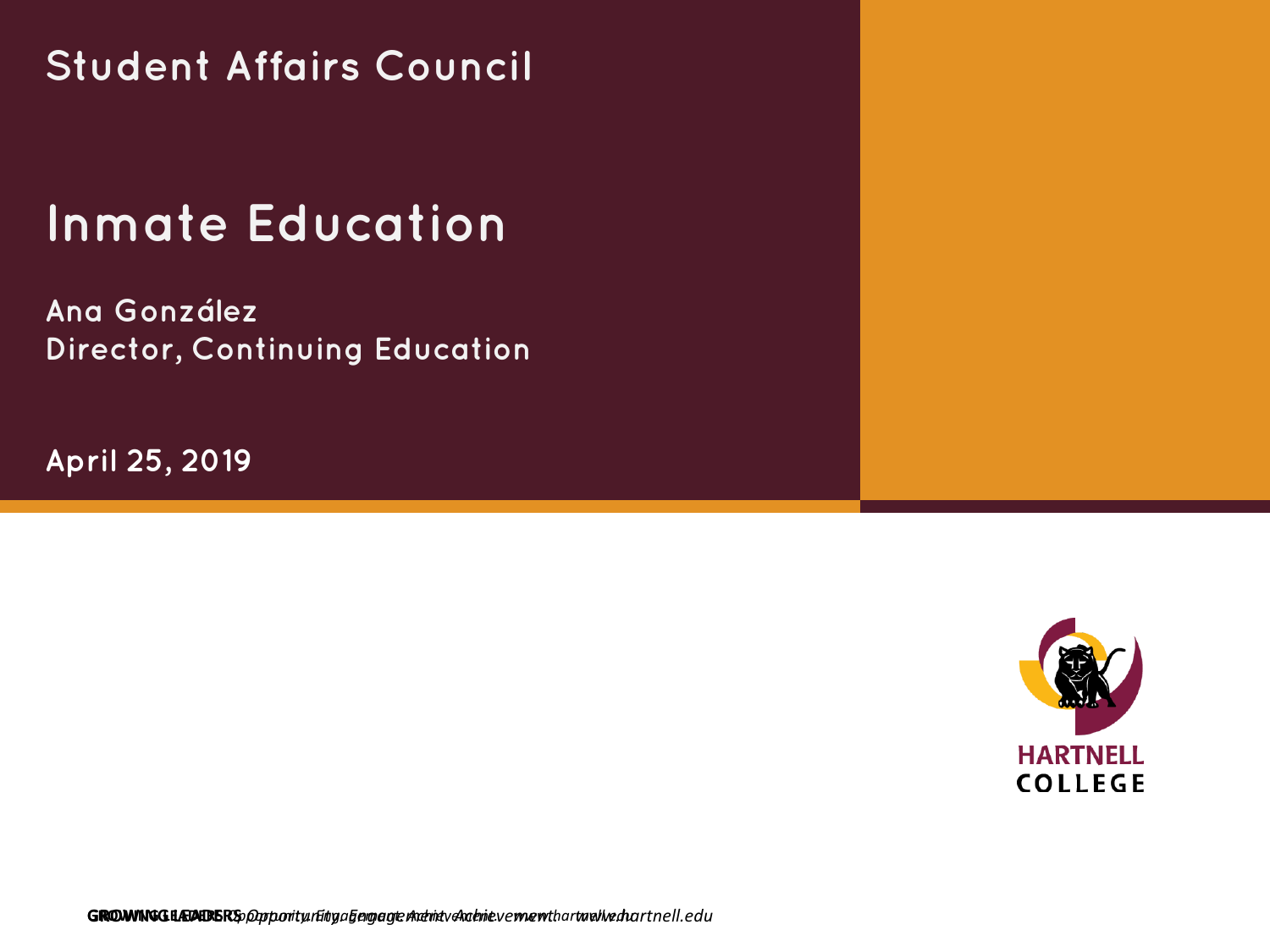

## **Senate Bill 1391 (2014)**

**Requires the California Department of Corrections and Rehabilitation (CDCR) and the Office of the Chancellor of the California Community Colleges to enter into an interagency agreement to expand access to community college courses that lead to degrees or certificates that result in enhanced workforce skills or transfer to a 4-year university.** 

## **Proposition 57 (2015)**

**Incentivized inmates to "take responsibility for their own rehabilitation with credit-earning opportunities for good behavior, as well as in-prison program and activities participation."**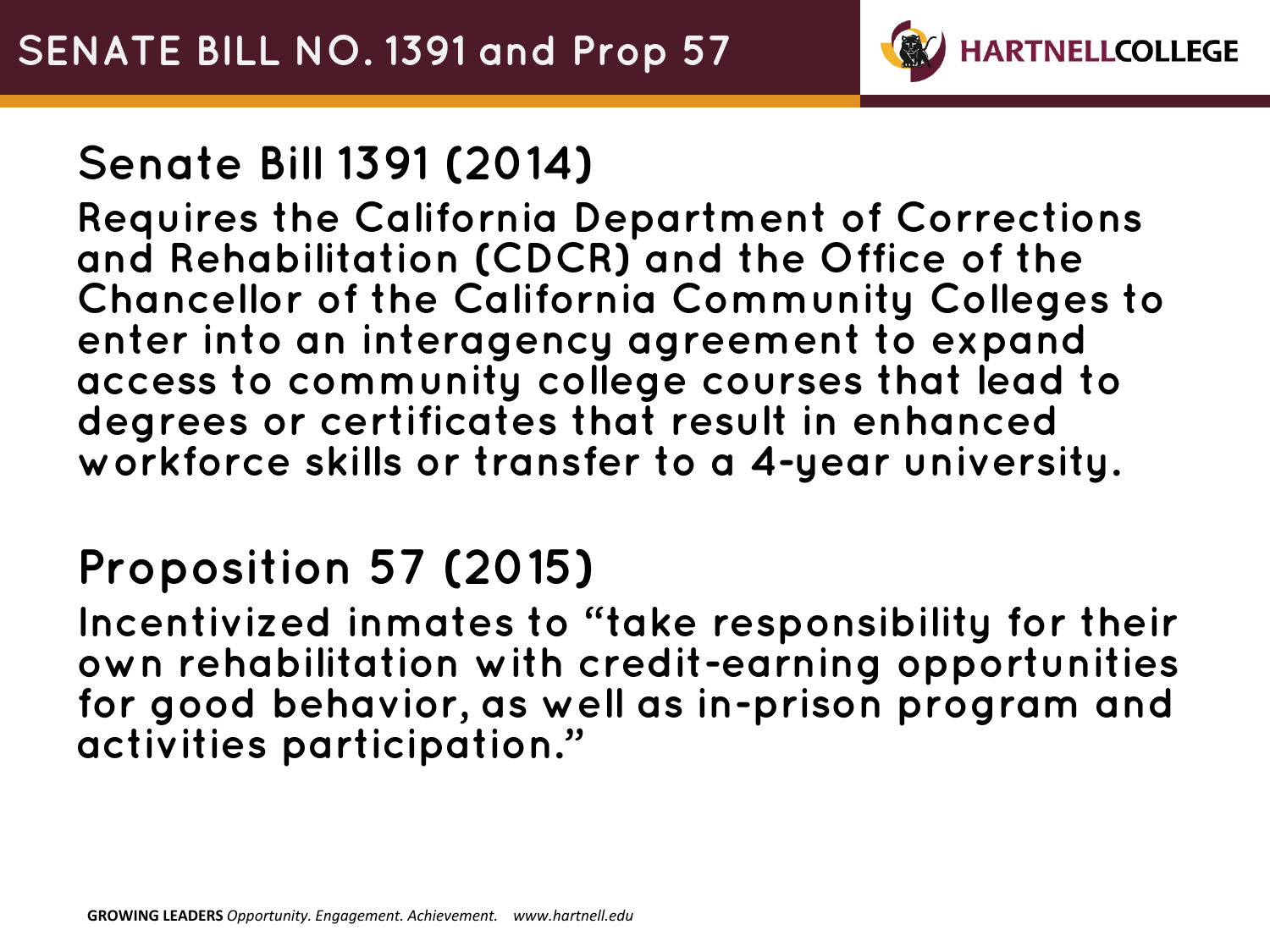

- **Serve members in our district area:** 
	- **Inmates are a part of our community when they reside in a local institution and when they are released**
- **Reduce Recidivism:**
	- **More than 95 percent of prisoners return home but more than 60 percent are rearrested within 2 years**
	- **Inmates who participated in college courses have a significantly lower recidivism rate**

**Source: Institutional Effectiveness Partnership Initiative. (2018). LEADING THE NATION: Building Excellence for California's Incarcerated and Formerly Incarcerated College Students. Irvine, CA**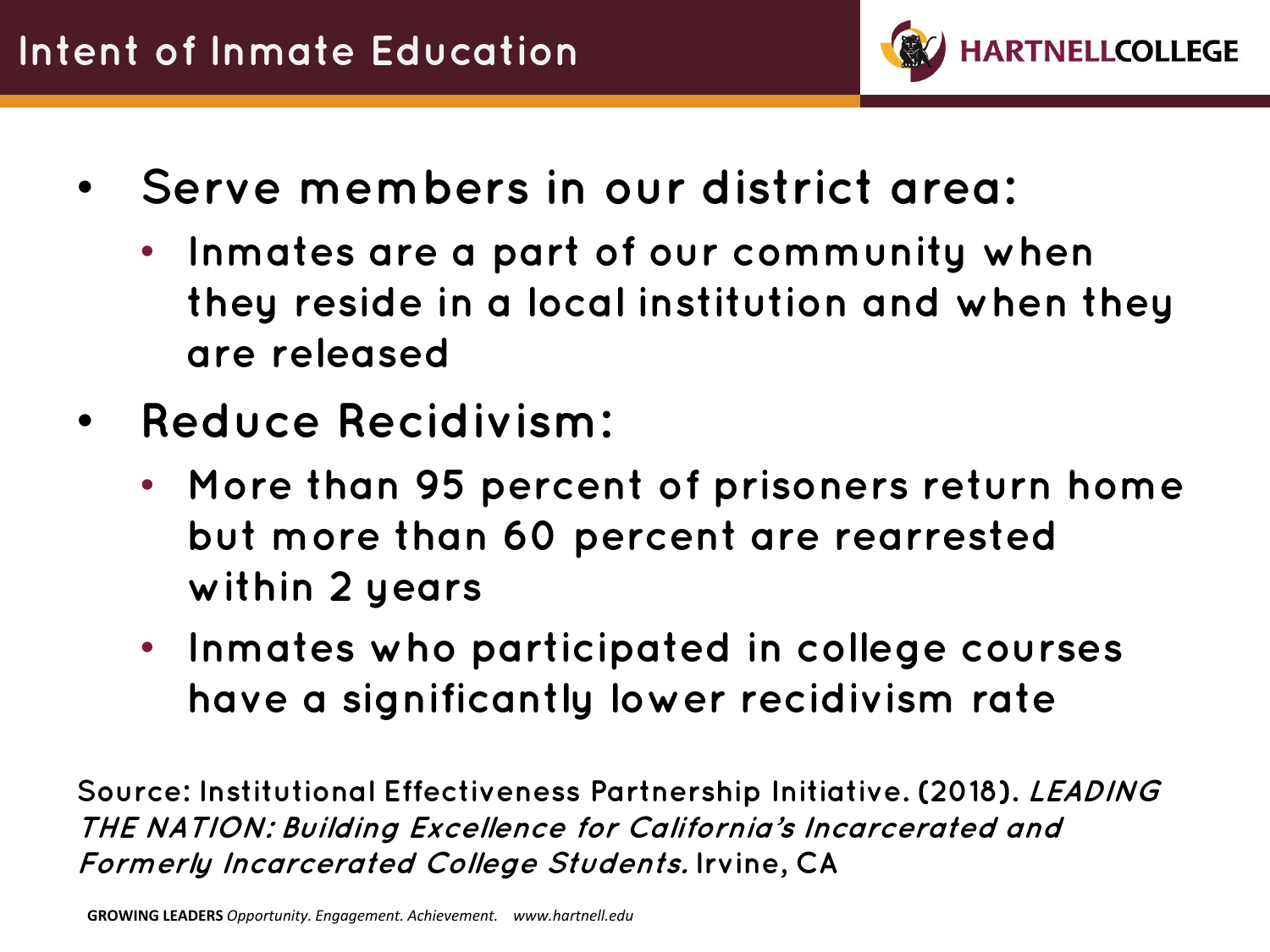

**Additional Benefits to Inmates/Community:**

- **Changes the student's trajectory as well as his/her family's by creating a college-going culture**
- **Reduces violence in facilities**
- **Inmates are more likely to find employment upon release**
- **Critical when the state estimates a 1.1 million gap in workers with a bachelor's degree by 2030**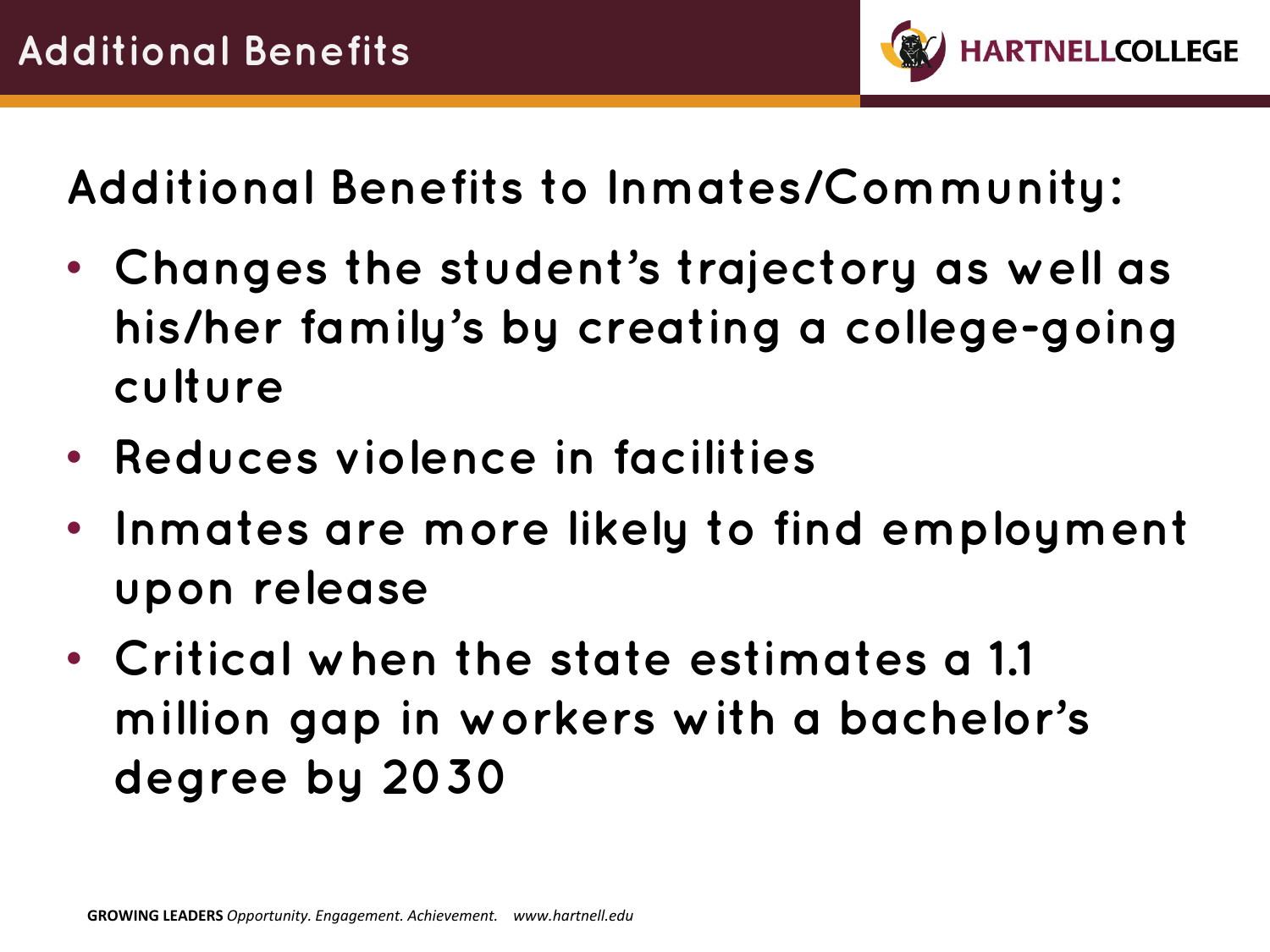

| <b>CORRECTIONAL FACILITIES IN HARTNELL'S</b><br><b>SERVICE AREA</b> |                                       |  |
|---------------------------------------------------------------------|---------------------------------------|--|
| <b>Abbreviation Facility</b>                                        |                                       |  |
| <b>CTF</b>                                                          | <b>Correctional Training Facility</b> |  |
| <b>MCJ</b>                                                          | <b>Monterey County Jail</b>           |  |
| <b>MCYC</b>                                                         | <b>Monterey County Youth Center</b>   |  |
| <b>SVSP</b>                                                         | <b>Salinas Valley State Prison</b>    |  |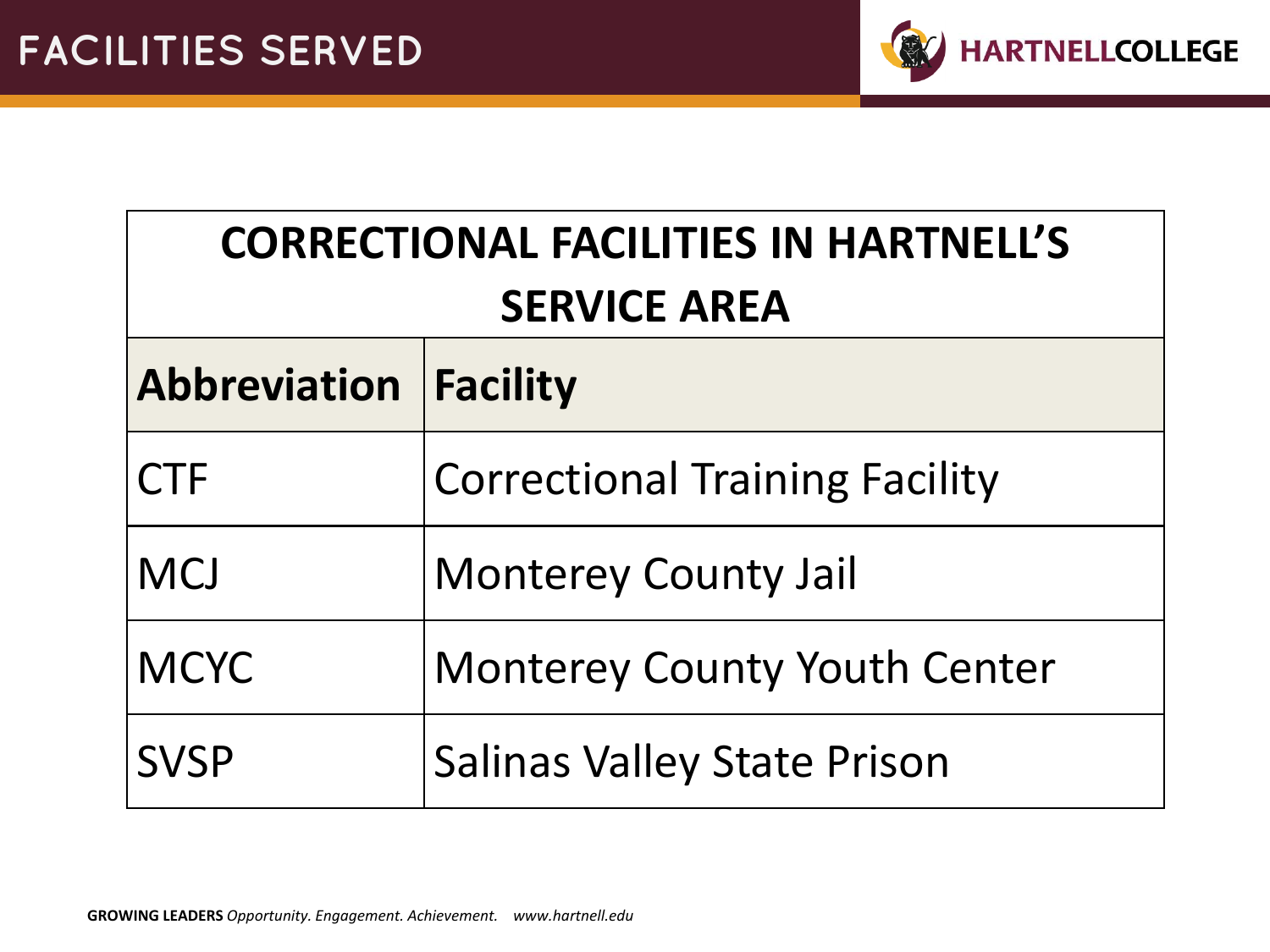

|                  | <b>INMATE EDUCATION ENROLLMENT DATA BY</b> |                           |  |
|------------------|--------------------------------------------|---------------------------|--|
|                  | <b>SEMESTER</b>                            |                           |  |
| <b>FALL 2017</b> |                                            |                           |  |
|                  |                                            |                           |  |
| <b>Facility</b>  | <b>Number of Sections</b>                  | <b>Number of Students</b> |  |
| <b>MCJ</b>       | 1                                          | 13                        |  |
| <b>MCYC</b>      | 1                                          | 13                        |  |
| <b>CTF</b>       | 2                                          | 42                        |  |
| <b>SVSP</b>      | 5                                          | 159                       |  |
| <b>TOTAL</b>     | 10                                         | 227                       |  |
|                  | <b>SPRING 2018</b>                         |                           |  |
| <b>Facility</b>  | <b>Number of Sections</b>                  | <b>Number of Students</b> |  |
| <b>MCJ</b>       | 2                                          | 22                        |  |
| <b>MCYC</b>      | 2                                          | 35                        |  |
| <b>CTF</b>       | 3                                          | 68                        |  |
| <b>SVSP</b>      | 9                                          | 229                       |  |
| <b>TOTAL</b>     | 16                                         | 354                       |  |
|                  | <b>FALL 2018</b>                           |                           |  |
| <b>Facility</b>  | <b>Number of Sections</b>                  | <b>Number of Students</b> |  |
| <b>MCJ</b>       | 4                                          | 21                        |  |
| <b>MCYC</b>      | $\mathbf{1}$                               | 28                        |  |
| <b>CTF</b>       | 6                                          | 154                       |  |
| <b>SVSP</b>      | 6                                          | 157                       |  |
| <b>TOTAL</b>     | 16                                         | 360                       |  |
|                  | <b>SPRING 2019</b>                         |                           |  |
|                  |                                            |                           |  |
| <b>Facility</b>  | <b>Number of Sections</b>                  | <b>Number of Students</b> |  |
| <b>MCJ</b>       | 4                                          | 26                        |  |
| <b>MCYC</b>      | 1                                          | 19                        |  |
| <b>CTF</b>       | 6                                          | 163                       |  |
| <b>SVSP</b>      | 10                                         | 234                       |  |
| <b>TOTAL</b>     | 21                                         | 442                       |  |

Efficiency Rate of About 21 students/section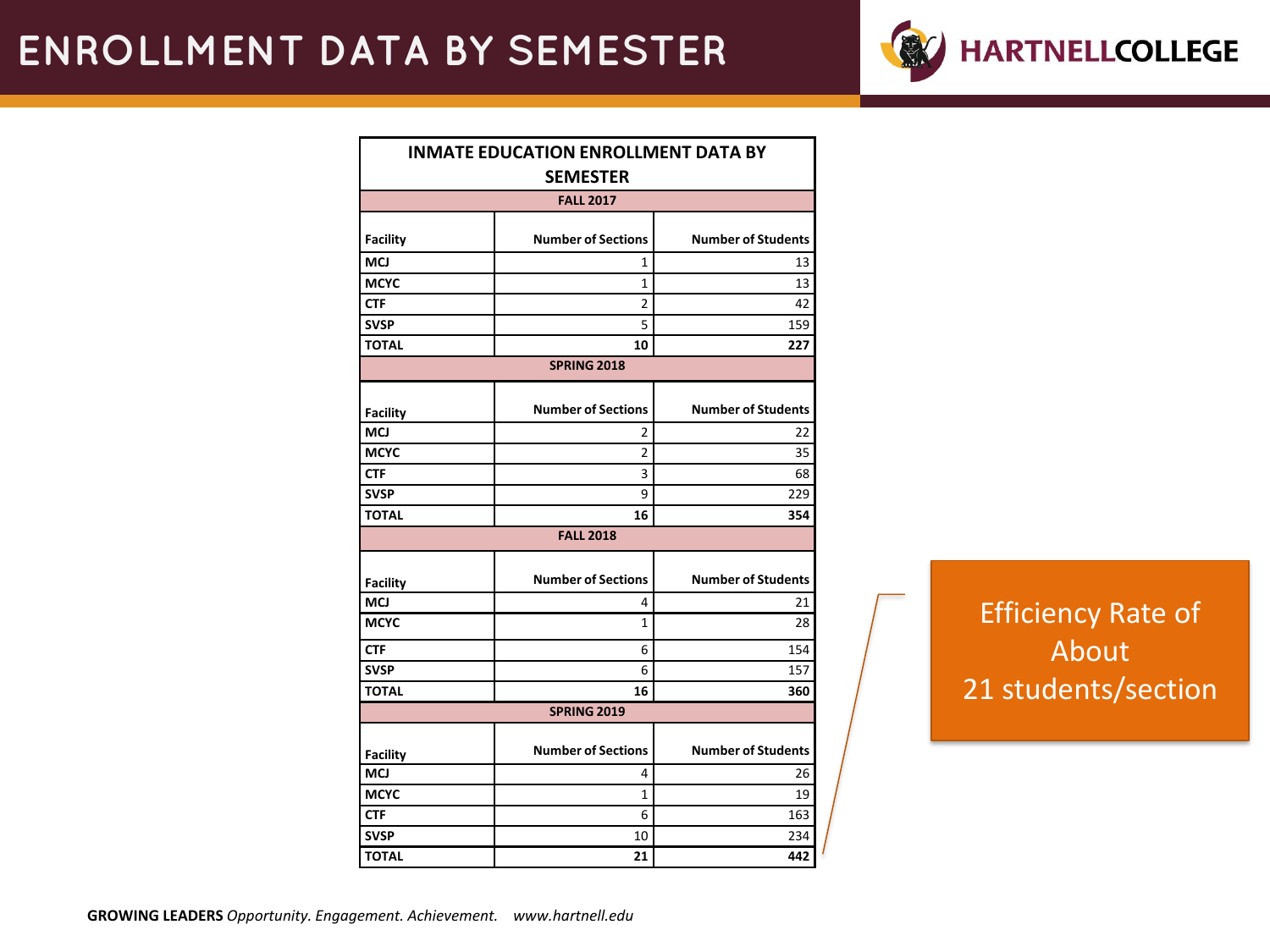

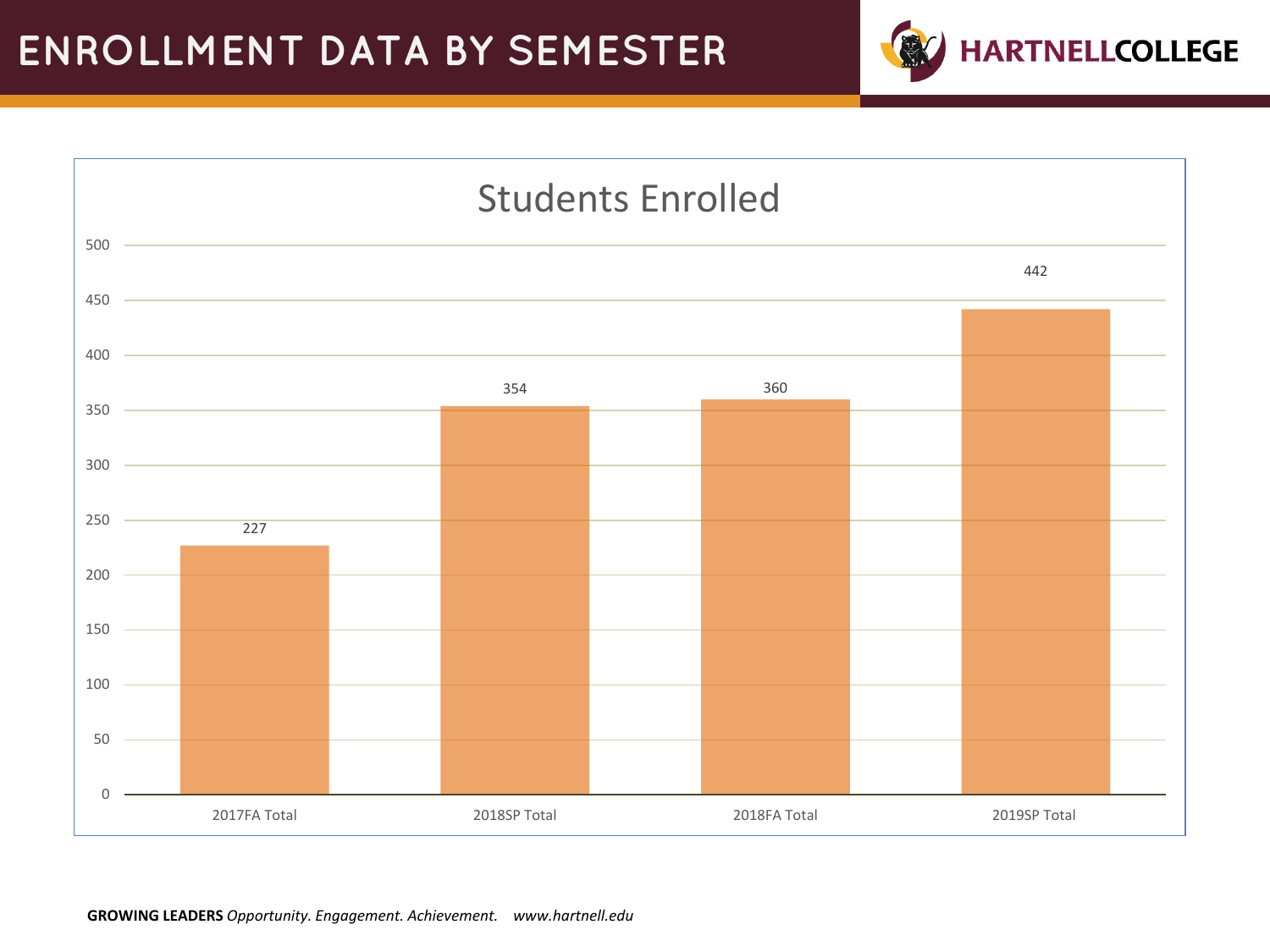

- **County Jail and County Youth Center**
	- **Transitory Population**
	- **COU 1 and Ethnic Studies**

- **SVSP and CTF**
	- **Psychology for Transfer, Sociology for Transfer, and Alcohol and Other Drugs**
	- **Based on student survey**